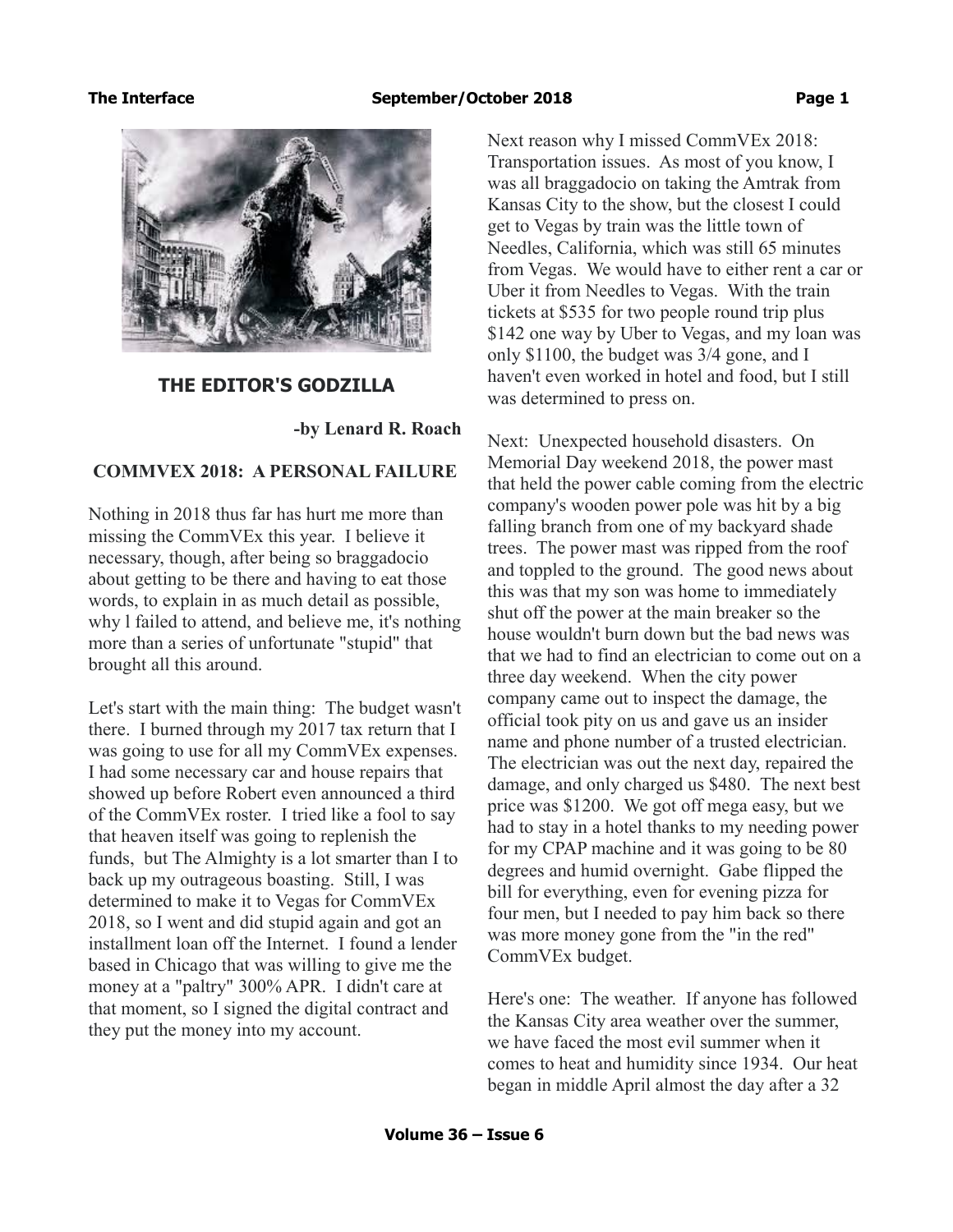degree day complete with light snow and ice. This heat stayed with Kansas City for 3 1/2 months with only very widespread days where temperatures dropping below 90. Naturally, the electric power companies were giving thanks and offering sacrifices to the god of greenbacks as they raked in monumental profits from the weather, as well as the fresh water ministers. At my convenience store where I work, we were averaging nine cases of 15, 28 oz. bottles each of electrolyte replenishing drinks during the whole escapade. We also went through approximately 200 cases of 16.9 oz. water containing 24 bottles each at the same time. My particular domicile had electric bills of \$400 or more a month for four consecutive months. Yup, even more out of the travel budget to cover the extra expense.

Okay, now it was time to recoup some losses if I could. I notified my co-traveler that I was canceling the train tickets and we were going by ground vehicle. He was a bit whiny, but with his wife being in the hospital twice since planning for the trip began, he understood that this might be a win/win situation, since the train was a direct line. If we got notified that something happened during the trip, we would be stuck on the train until our destination, then having to find transportation back to Kansas City to be with her. My son was courteous enough to donate his Nissan Frontier to us for the journey, which was nice. My cotraveler started whining that we would have to stop at least twice for hotel while I insisted on driving through like I've always done. Since, so far, I've paid for everything, he knew he'd better shut up if he wanted to go.

I canceled my tickets for Amtrak, to which Amtrak obliged, but not without hitting me with a \$128 cancelation fee. Cute. That cut the ticket refund to about \$382, and I waited for the money to hit my account...

It never came and it wasn't going to.

Apparently, I bought the Saver Package from Amtrak, which does not allow for refunds, but instead offers the rider a voucher good for a future ride on the train up to one year from the date of initial cancelation. After a heated debate with customer service at Amtrak, the only loophole was to fax a copy of a doctor's excuse staring that I can't ride the train. So, I need a doctor's note to excuse me from class? This was insane! But my son Gabe actually read the return policy on the Amtrak website and the electronic deal I bought was airtight. So again, I'm out even more money on my planned trip to CommVEx and I haven't even left the Kansas City metropolitan area. All I got was a train voucher that I probably will never use.

I haven't touched lodging yet: A second cotraveler, who was going to fly out to Vegas and meet us at CommVEx said he had a contact at one of the high class hotel chains in Vegas and could get hotel at a serious discount, so I left lodging to him. That was May. By mid July I had not received word about the rooms, so I emailed my friend and asked him what was the hold up? He responded that his hotel contact just lost her mom and he didn't want to impose anything at that time. Knowing CommVEx was close around the corner, hopped online and got us a room in North Las Vegas for \$100/night. When I told the first co-traveler about the accommodations, he started whining about traffic the six miles to Vegas from North Las Vegas everyday, then finding parking in Vegas as well as parking prices. He wanted me to cancel the room, pick up three rooms close to the CommVEx hotel, and pay more. This would mean losing more money on fees and spending more of a budget that was well past over stretched.

Have I mentioned yet that I'm starting to get pretty perturbed?

Now let's move on to getting the time off from my three jobs...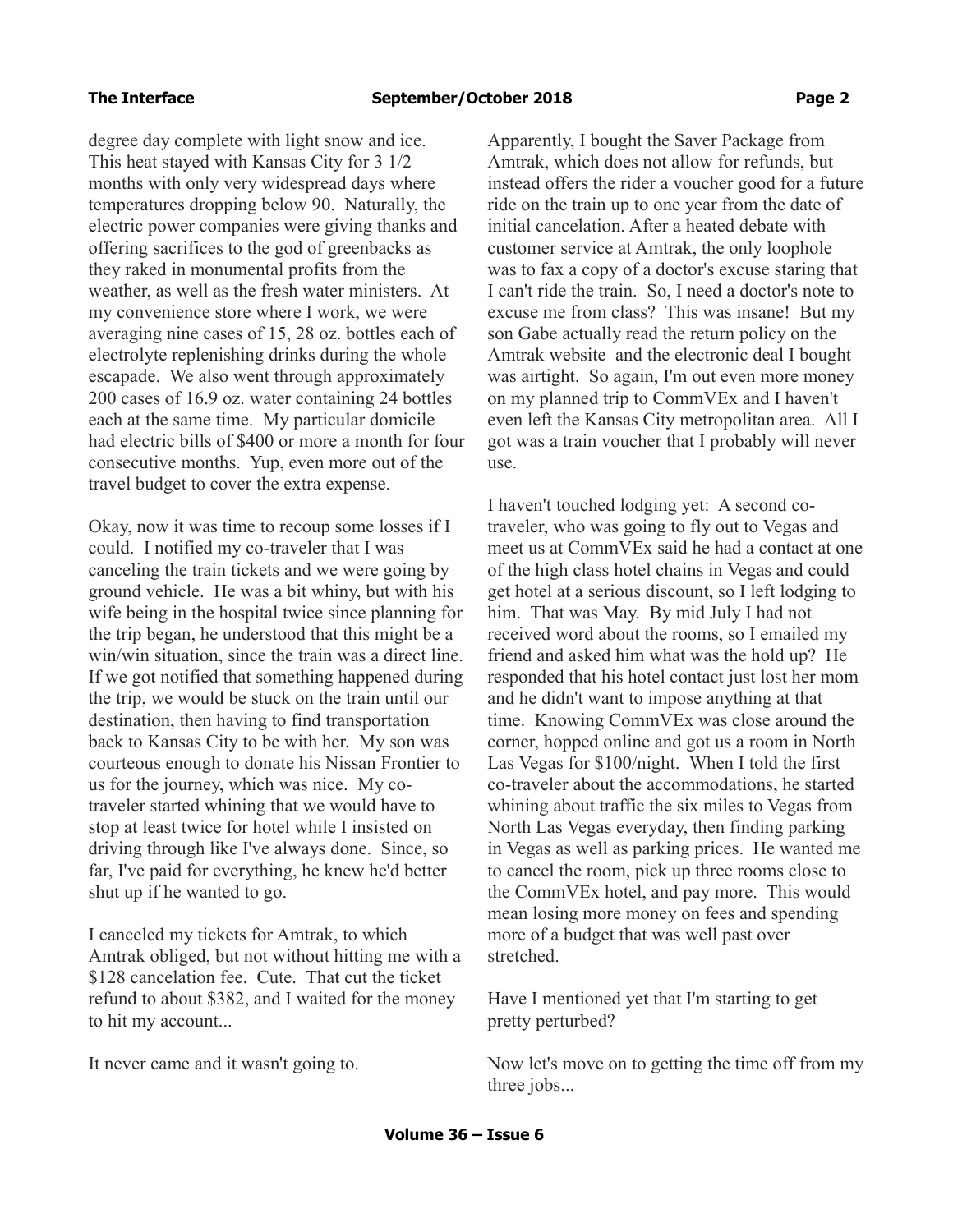The delivery service I work for part time doesn't care neither hide nor hair if I take time off. This company caters to the retired or those who just want extra money. Company hours are 6 am to 6 pm Monday through Friday. You can log in to go to work anytime between those hours. Their work philosophy is simple: You work, you get paid; you don't work, you don't get paid. It's up to you.

Moving on to the convenience store that I work in the mornings: I put in around May for the time off to go to CommVEx. The HMFIC of the store approved it, with the only stipulation being that I step in as "acting manager in charge" while he attended vacation of his own in the middle weeks of July. I consented for I reasoned, "Hey, going through crap for two weeks to get to go to CommVEx? Fair trade." On his first day gone all chaos broke loose like the atomic bomb on Hiroshima and the dust didn't settle until he walked back in as commander thus relinquishing my commission. However, my part of the "bargain" (and I put that word in quotes for a reason) was fulfilled, and he was more than ready to hold up his end ...

Until "stupid" showed it's silly face.

One of our clerks who generally worked the evening to close shift had a mental meltdown on an unsuspecting customer right in front of the boss. We have had problems with this particular clerk in the past, but it was usually small stuff like offending comments or excessive breaks, but he never did something as crazy as this. The commander-in-chief took his off register and made him take a week off with pay to think things out. Of course, this was going to cause the schedule to be rearranged, and, my vacation for Vegas was canceled.

Let's add insult to injury: As I checked the computer at my evening job to see if my vacation request (again, put in over May) to see if it was accepted by the higher ups at the auto parts store I worked in the evenings. To the right of the screen in a small box was written in bold letters: DENIED. Beside that was the name of the district manager. Hmm. Since I was already screwed out of going to CommVEx by the convenience store, this was no longer a problem, but I would still like to know why. I caught up with my immediate supervisor of my department and posed the question to him. He looked at me with sorrow, knowing perfectly well I had Vegas in my travel plans. He tried to explain to me that one of his assistant's wife was expecting a baby soon and the baby wasn't due until the week after CommVEx, but his wife experienced a serious drop in blood pressure, so they rushed her to the hospital, where the doctors decided that the best course of action was to induce labor and get the baby out as soon as possible. Since the supervisor was already severely short on help, and this was an unexpected emergency, he asked upper eschalons to deny my vacation request at the last minute.

"I hope you understand," he said softly to me.

Listen, y'all, it's rare at this age of mine to be asked to pull my matching cape and boots out of the mothballs and play hero. The crazy clerk at the convenience store? Yeah, that's just flat out dumb, but this? To fill in while someone else had to deal with a highly possible life and death crisis? It would be totally insensitive of me to throw a five year old style tantrum because \*I\* couldn't get to go to CommVEx 2018 because of this. Out of all the stuff I wrote down in this article explaining why I couldn't make CommVEx this year became moot and inconsequential when this was laid before me. Baby and mom are doing fine as at the moment I penned this piece and Dad got to stay home while CommVEx was going on to help his wife and care for his newborn daughter.

So, after all of the above listed events occurred and unfolded, I decided that The Great Almighty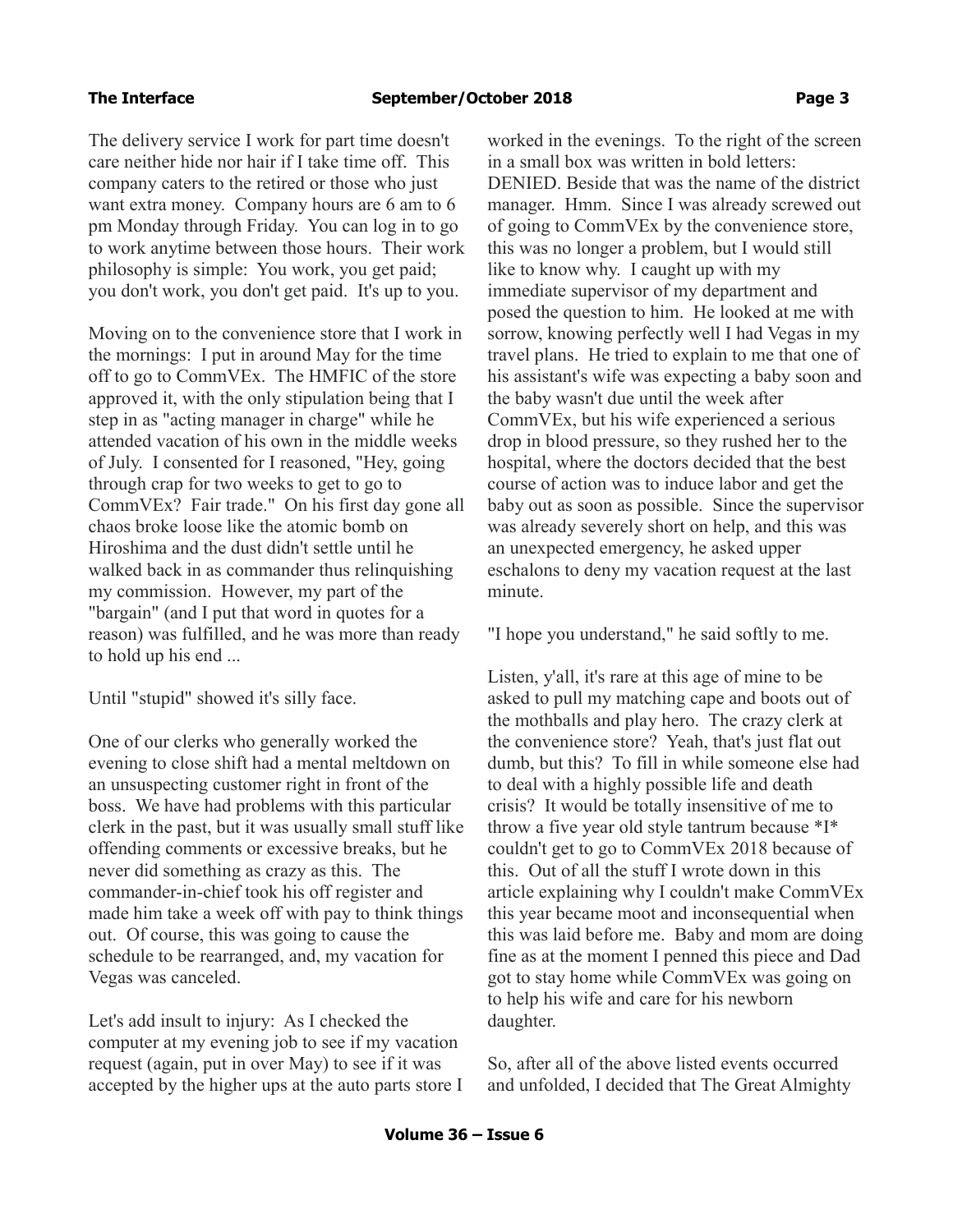Omnipotent Stomper of the heavens was trying to tell me something like, "Your fat, flatulent, flabby fanny is staying home this year instead of going to CommVEx." I fought His Holiness has hard as any mortal could, but no dice. I canceled my rooms, texted my co-travelers that the trip was off, and emailed Robert and Dick that I couldn't make it. Both our club officers took my declining to come well, but with disappointment, especially after Robert told people on the CommVEx website I would be there. My error, guys. I'm sorry.

Next issue (November/December) I will be explaining what weird things happened to me almost to the minute when I hit SEND on all the texts and emails I sent excusing myself from the show. It totally freaked me out.

But before I put this article to bed for the July/August issue of "The Interface," allow me please to add an epilogue to it by relating one more incident that was just so out there that I have to file it under "stupid" because something like this just shouldn't have happened. This episode also contributed to my failure to attend the 2018 CommVEx...

Sometime in July, not too long after Independence Day, I was driving the auto parts hub van doing the southeast Kansas/southwest Missouri route. I was chugging southbound on US 169 when all the traffic ahead of me a ways slowed down to 50 mph no more than five or so miles south of Garnett, Kansas. We all (about 9 of us or so) stayed a constant 50 mph in a 65 mph zone for about ten minutes, occasionally getting to goose it to 60 as, one by one, the slower than the speed of evolution vehicle ahead of us was passed by us southbound drivers. Before long I was behind The Odd Couple in their foreign made sedan waiting for my opportunity to pass and get back to highway speed. After all, when you're in the delivery business, it's all about getting there on time and in one piece with freight intact.

It wasn't too long of The Odd Couple's teasing and taunting of the accelerator to provoke me to lose my logic temporarily and opt for a lemming's attitude. Like the others before me, I signaled to go left and began to move into the northbound lane of this two lane highway ... and I was heading straight towards a small while coupe coming north in his lane.

"\$4!£" I muttered, but it was too late to merge back into my proper lane. I was committed. I hugged the sedan as close as I dared while the coupe took to the paved shoulder and went on by. I hit the accelerator hard and quickly got back into my lane. Thanks to the coupe driver's quick thinking, a serious accident was avoided and everyone was safe.

But not everybody behind in the southbound lane agreed with me, especially the red and blue strobe lights that were now flashing in my mirrors. Since I was sure that I haven't driven the work van into a discotheque, then the other logical alternative must be that, during our trek southbound, we acquired the glorious presence of one of the many Deputy Sheriffs of Anderson County, Kansas. He saw the whole thing from his vantage point in line. I pulled off onto the right shoulder, with the deputy behind me, and all the remaining cars, including The Odd Couple in the sedan, cruised right on by.

I got out my driver's license and rolled down my window as the well groomed young man in the brown uniform strolled up to the window.

"Evening, sir," he said. "Do you know why I pulled you over?"

I sighed and looked straight at him. "Because I did stupid," I answered.

He smiled. "Well, sir, I wouldn't call it that on my own, but you did force a person off onto the shoulder while you were making an illegal pass."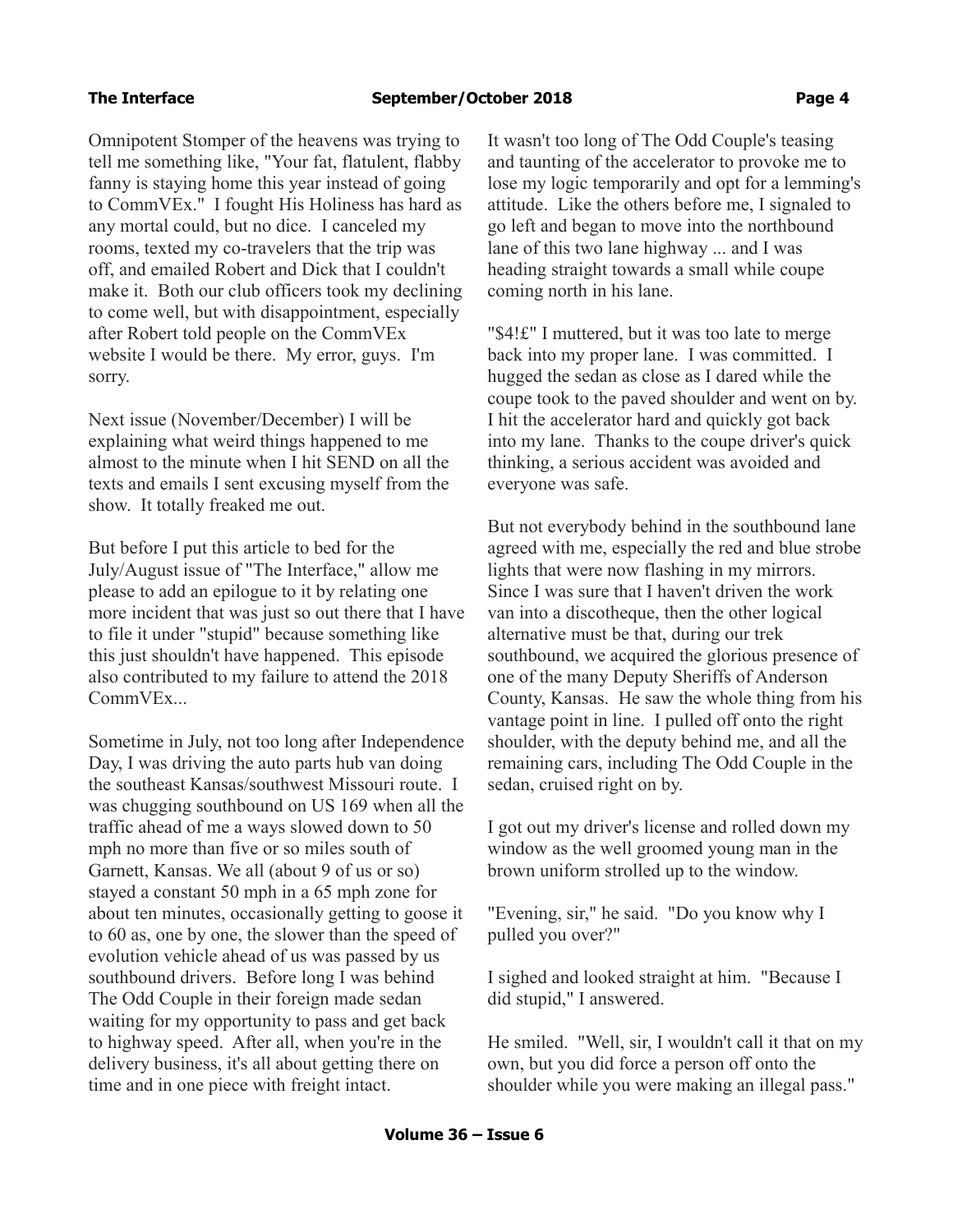"I'll take my ticket with a smile and a 'Thank you,' officer," I said.

He took my license. "I'll be right back after I run a background check."

In summary, I was given a \$183 ticket for the infraction which had to be paid by August 14th. This meant that, once I got back from CommVEx, I would have just enough time to triple S, grab a couple of hours of sleep, wake up bright eyed and bushy tailed, drive two hours south from Kansas City to the Anderson County Courthouse located in the little burg of Garnett that is no bigger than a thumbtack mark on the state map (even though the city of Garnett is the county seat where the courthouse is), and stand before a judge with a stack of 183 dead presidents in hand after just coming back from Vegas and CommVEx. Sorry, friend reader, with a travel budget that was blown not once, but twice, and I never went more than 150 miles out of the Kansas City Metro Area, it wasn't going to work.

I can only hope that, after all the aforementioned, I will have a grandiose time at the upcoming 2019 CommVEx.





# **MONTHLY MEETING REPORTS**

# **-by Robert Bernardo & Dick Estel**

# **September 2018**

Cooler pre-fall weather brought out a good crowd, including a couple of members who have not attended in quite a while. On hand for September were Robert Bernardo, Roger Van Pelt, Dave Smith, Randy Stoller, Mike Fard, and Dick Estel.

Having recently paid his dues, Dick has been a member for 30 consecutive years. Dave countered by displaying a membership card from 1993, although he left the club for a long period, rejoining in 2017.

Robert will be going to Oregon for a Quarterflash concert and will take equipment to Ray Carlsen for repair. In other travels he will attend the AmiWest Show in Sacramento October 11-14, and then will have a table at the Mini-Maker Faire in downtown Los Angeles December 1. With hardware from at least one other person, his table will be titled, "Classic LA Computers" (CLAC).

Robert reported on CommVEx, which had a decent attendance but did not produce enough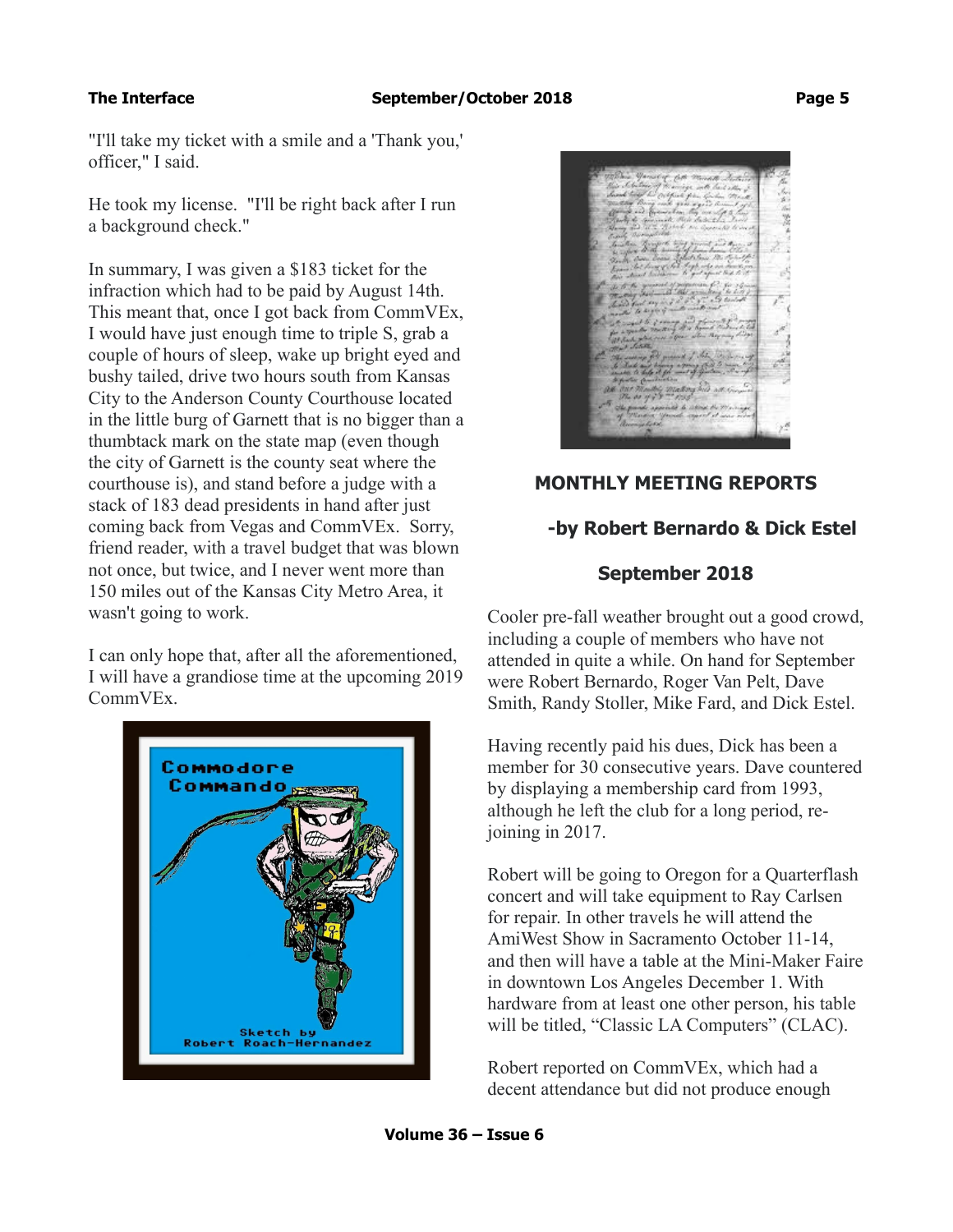revenue to pay for the room cost. A lower rate is available next year, and a member of TOGA, the Amiga group in San Jose, will sell some of the equipment Robert has in storage to pay down the deficit. Plans for CommVEx 2019 remain undecided at this point.

Next month will be the club's annual "picnic," which is now an indoor lunch at a different restaurant. Lunch is paid for by the club, and there will be no official demonstrations or business. The location will be the Elbow Room in Fig Garden Village.

After lunch we watched a video Robert shot at the Computer History Museum in Mountain View, featuring four Commodore engineers in a panel discussion. Participants were Bil Herd, Leonard Tramiel, Hedley Davis, and Ron Nicholson. The event followed the showing of the film, The Commodore Story.

Moving to our software demonstration, Roger had been working with the German C64 Giga-CAD program we first looked at in July. He and Robert used Google to translate the manual, and using the SuperCPU, Roger showed us how a drawing can be rotated in various directions for a 3-D view from

many different angles. Roger's work with this program will continue.

Using the SuperCPU with the 3D Construction Kit game, A Chance in Hell. Robert and Roger played with v1.1 of the game which author Steven Flanagan had just sent over. Version 1.1 was now further bug-fixed and enhanced for the SuperCPU. Steven also had sent the 3D Kit Game, the original demo game which came with 3DCK but which he had enhanced for the SCPU. Robert and Roger briefly looked at that game.

Robert fired up the Amiga CD32 and ran the very colorful and realistic program, Pinball Dreams, and several members tried their hand at it. Balky

controllers prevented anyone from beating the high score.

Ending the meeting, the members played the new VIC-20 games, Spikes, Defense Shield, Alien Invasion, and Cavern Explorer.

## RELATED LINKS:

The Commodore Story premiere night at the Computer History Museum <https://youtu.be/ta2rL6brXmI> Ray Carlsen Electronics <http://personalpages.tds.net/~rcarlsen/> Downtown LA Mini Maker Faire [http://dtla.makerfaire.com](http://dtla.makerfaire.com/) Amiga CD32 [https://en.wikipedia.org/wiki/Amiga\\_CD32](https://en.wikipedia.org/wiki/Amiga_CD32) AmiWest - [http://www.amiwest.net](http://www.amiwest.net/) Giga-CAD -<https://csdb.dk/release/?id=93742>

# **October 2018**

Back in the day, the Fresno Commodore User Group had an outdoor picnic at the home of one of our members. As our membership declined, we came in from the outdoors and turned this annual event into a restaurant lunch.

However, it's NOT a regular meeting, because:

1. No official business is discussed.

2. There are no hardware or software demonstrations, and no Commodore computers.

3. Families are invited.

4. The club pays for lunch.

5. We go to a different restaurant from the one at which we regularly meet.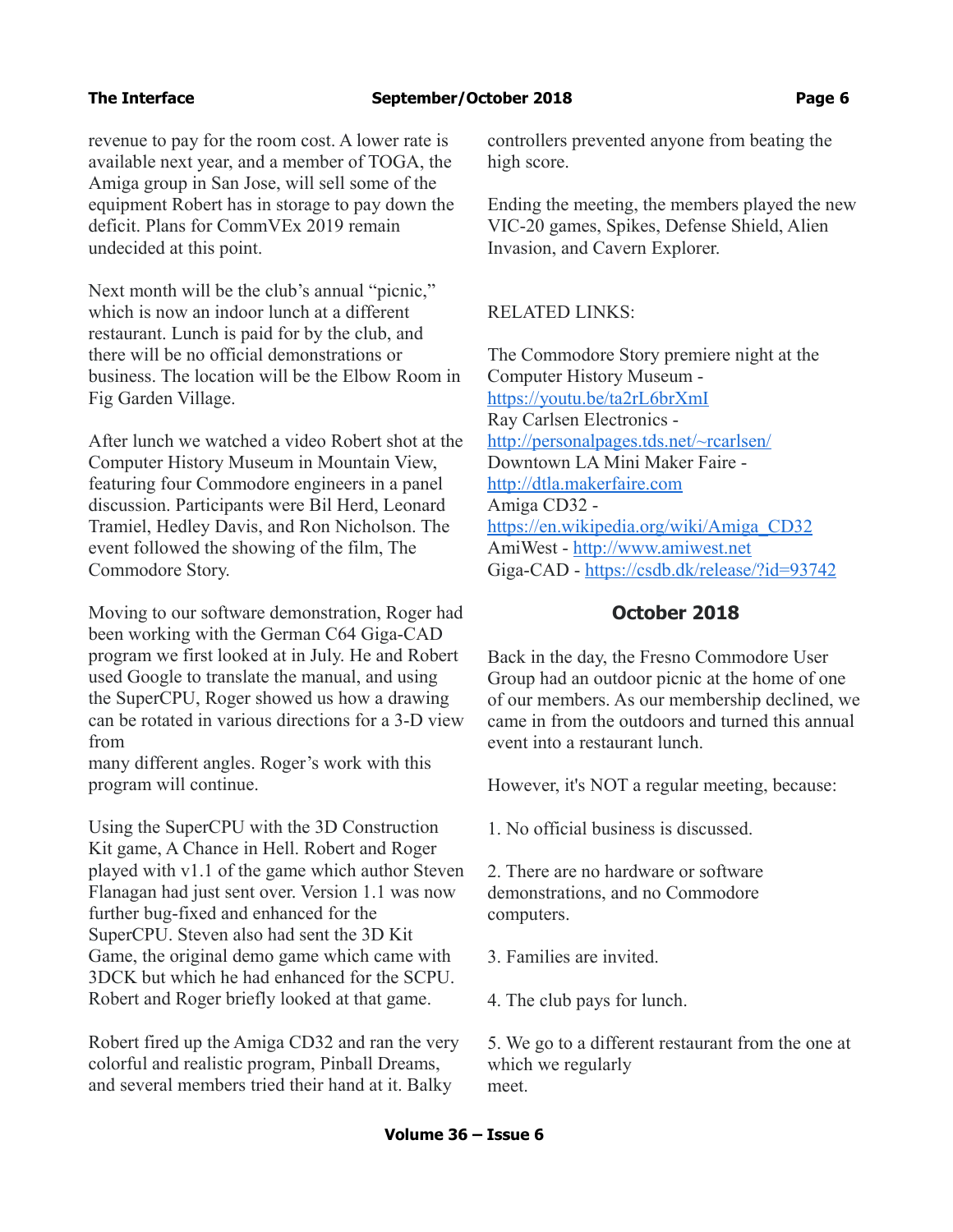This year Robert Bernardo, Dick Estel, Roger Van Pelt, Dave Smith, and Mike Fard gathered at the Fig Garden Village restaurant, The Elbow Room, that has been in business in various locations since 1955.

We had a fun discussion of various topics, naturally including computers. Sticking with the theme of ancient technology, Dick reported that he had connected his 1970s Tandberg reel-to-reel recorder to his

stereo system, with mixed results. His tapes went back as much as 50 years, and the ancient splices were not holding up well. The machine also produced an intermittent high frequency signal in one channel, which interfered with attempts to copy the music to the PC.

Roger spoke briefly about his continuing work with the German Giga-CAD program that we've been experimenting with since July. Robert warned Roger to be ready to give a video demo for the next CommVEx.

Following another tradition, Robert brought gift grab bags for all attendees. There was an extra one which we presented to our waitress.

Throughout the years, these events have always brought good food and good company, and we hope to enjoy another one in 2019. Cooler pre-fall weather brought out a good crowd, including a couple of members who have not attended in quite a while. On hand for September were Robert Bernardo, Roger Van Pelt, Dave Smith, Randy Stoller, Mike Fard, and Dick Estel.

Having recently paid his dues, Dick has been a member for 30 consecutive years. Dave countered by displaying a membership card from 1993, although he left the club for a long period, rejoining in 2017.

Robert will be going to Oregon for a Quarterflash concert and will take equipment to Ray Carlsen

for repair. In other travels he will attend the AmiWest Show in Sacramento October 11-14, and then will have a table at the Mini-Maker Faire in downtown Los Angeles December 1. With hardware from at least one other person, his table will be titled, "Classic LA Computers" (CLAC).

Robert reported on CommVEx, which had a decent attendance but did not produce enough revenue to pay for the room cost. A lower rate is available next year, and a member of TOGA, the Amiga group in San Jose, will sell some of the equipment Robert has in storage to pay down the deficit. Plans for CommVEx 2019 remain undecided at this point.

Next month will be the club's annual "picnic," which is now an indoor lunch at a different restaurant. Lunch is paid for by the club, and there will be no official demonstrations or business. The location will be the Elbow Room in Fig Garden Village.

After lunch we watched a video Robert shot at the Computer History Museum in Mountain View, featuring four Commodore engineers in a panel discussion. Participants were Bil Herd, Leonard Tramiel, Hedley Davis, and Ron Nicholson. The event followed the showing of the film, The Commodore Story.

Moving to our software demonstration, Roger had been working with the German C64 Giga-CAD program we first looked at in July. He and Robert used Google to translate the manual, and using the SuperCPU, Roger showed us how a drawing can be rotated in various directions for a 3-D view from

many different angles. Roger's work with this program will continue.

Using the SuperCPU with the 3D Construction Kit game, A Chance in Hell. Robert and Roger played with v1.1 of the game which author Steven Flanagan had just sent over. Version 1.1 was now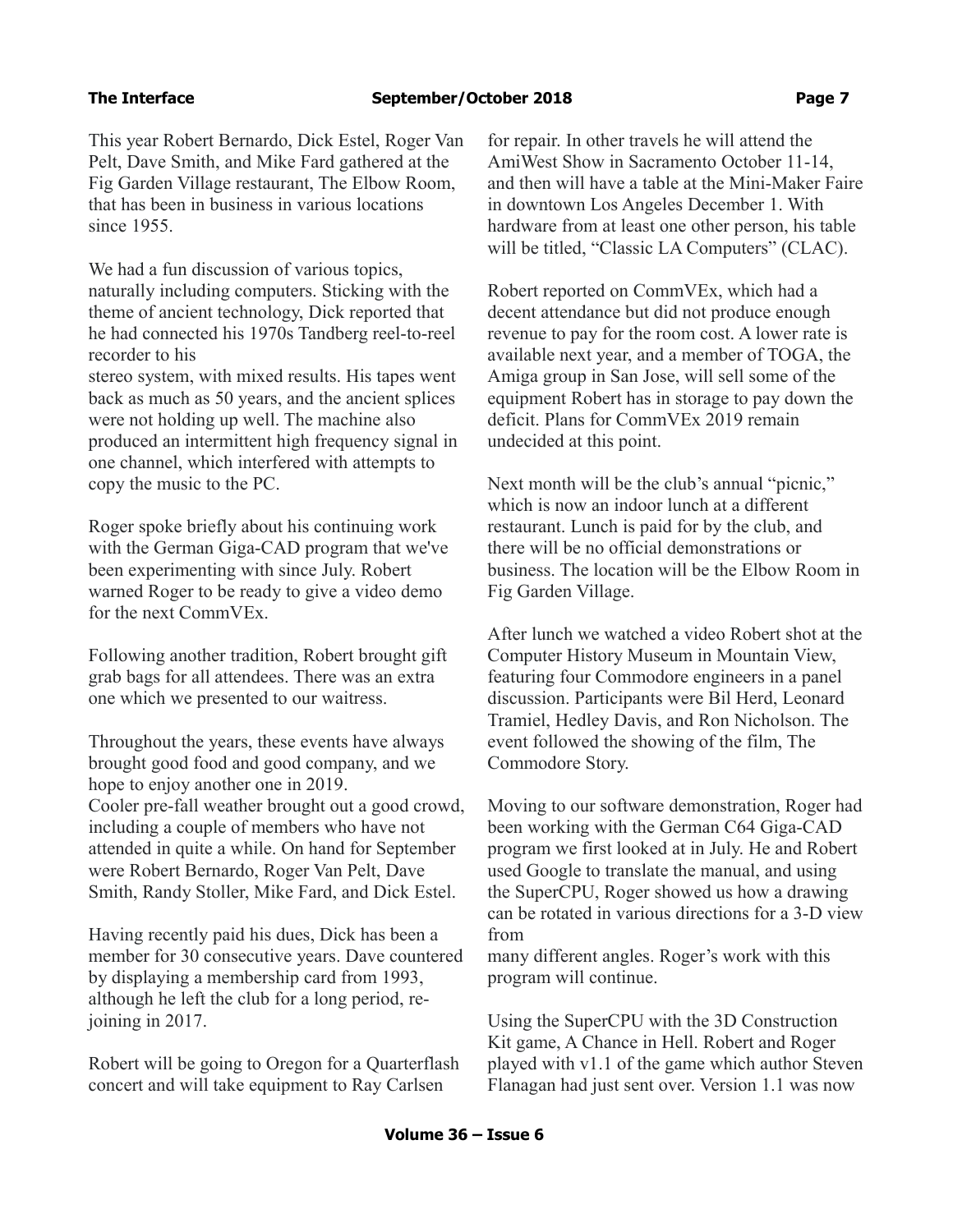further bug-fixed and enhanced for the SuperCPU. Steven also had sent the 3D Kit Game, the original demo game which came with 3DCK but which he had enhanced for the SCPU. Robert and Roger briefly looked at that game.

Robert fired up the Amiga CD32 and ran the very colorful and realistic program, Pinball Dreams, and several members tried their hand at it. Balky controllers prevented anyone from beating the high score.

Ending the meeting, the members played the new VIC-20 games, Spikes, Defense Shield, Alien Invasion, and Cavern Explorer.

## RELATED LINKS:

The Commodore Story premiere night at the Computer History Museum <https://youtu.be/ta2rL6brXmI> Ray Carlsen Electronics <http://personalpages.tds.net/~rcarlsen/> Downtown LA Mini Maker Faire [http://dtla.makerfaire.com](http://dtla.makerfaire.com/) Amiga CD32 [https://en.wikipedia.org/wiki/Amiga\\_CD32](https://en.wikipedia.org/wiki/Amiga_CD32) AmiWest - [http://www.amiwest.net](http://www.amiwest.net/) Giga-CAD -<https://csdb.dk/release/?id=93742>



# **Paul Allen Passes Away**

For the last 2 years, the Pacific Commodore Expo NW has been at the Seattle, Washington Living Computers: Museum + Labs, a venue established by Paul Allen who was the co-founder of

Microsoft. On Oct. 15, 2018, Paul Allen passed away. I never met Paul Allen, but my friend and LCM + L official Stephen Jones had. Stephen told me that Paul had stories to tell about Commodore! Perhaps that is one of the reasons he let our show be based at his museum. Rest in peace, Mr. Allen.



 **A HISTORY OF THE AMIGA Part 11 Between an Escom and a Gateway**

 **The Amiga didn't go away with Commodore, but its future was uncertain.**

### **By guest contributor Jeremy Reimer**

(In previous Interface newsletters, the History of the Amiga computer was published up to part 10, that part recounting the end of Commodore Business Machines. However, that was not the end of the Amiga. It lives on... as these next parts will relate.)

Commodore International declared itself insolvent on April 29, 1994 under Chapter 7 of US bankruptcy law. Ordinarily, this would have been followed immediately by an auction of all the company's assets. However, Commodore's Byzantine organizational structure—designed to serve as a tax shelter for financier Irving Gould made this process far more lengthy and complicated than it should have been. During this time, Commodore UK, Ltd. continued to operate. It had been the strongest of all the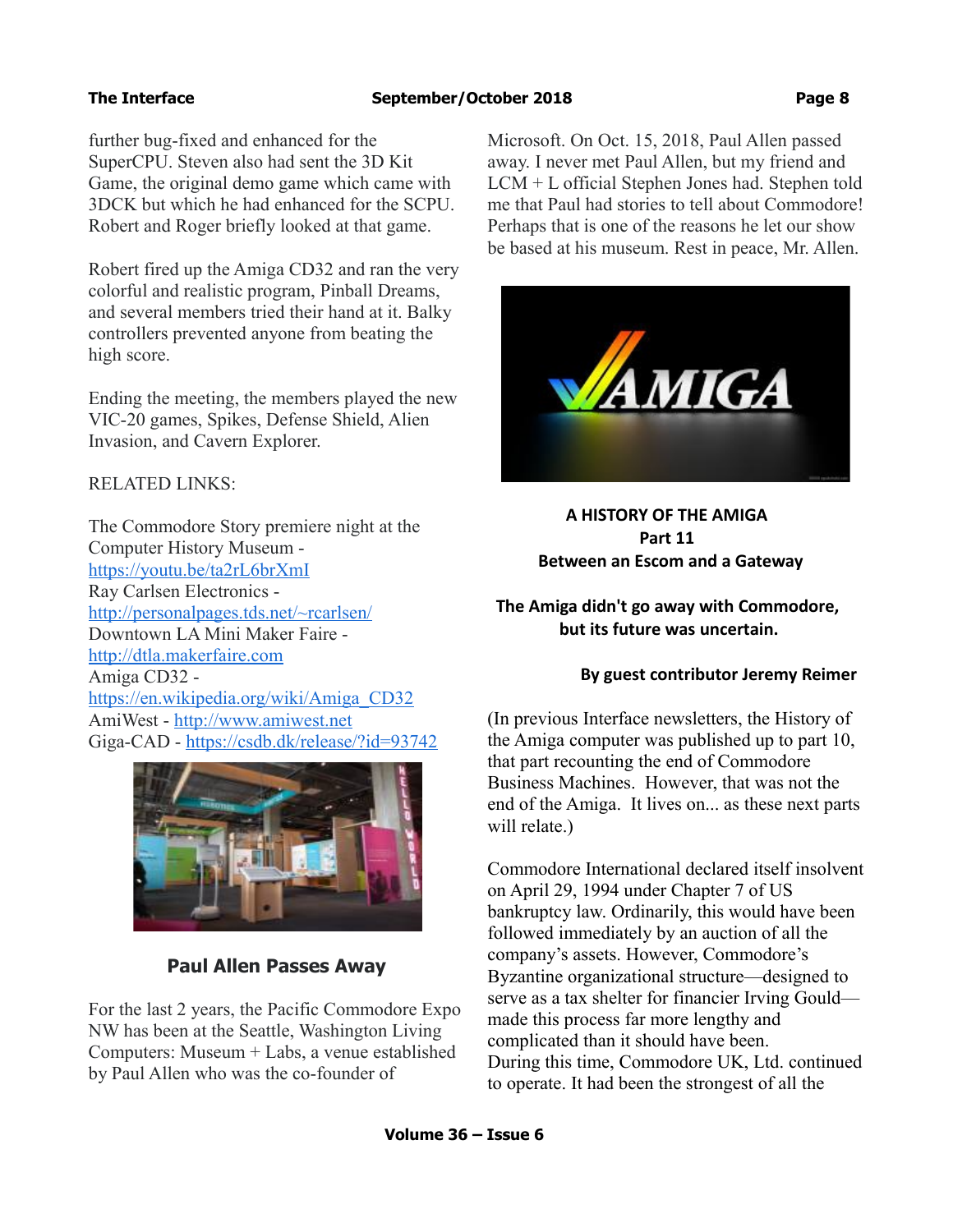i<br>I

subsidiary companies, and it always had a positive cash flow. As the other subsidiaries went under, Commodore UK purchased all of their remaining inventory and continued to sell Amigas to British customers.

The head of Commodore UK, David Pleasance, hatched a plan to purchase the mother company's assets at auction. His idea was to raise enough money not only to buy Commodore International but to fund the new company as an ongoing concern, including the continuation of research and development projects. The business plan was to continue to sell Amiga 1200 and 4000 computers and CD32 consoles while slowly transitioning to next-generation hardware based on Dave Haynie's Hombre RISC architecture.

Pleasance raised about \$15 million from local investors, which was enough to win the auction. For the rest of the money, he arranged a deal with a curious partner: New Star Electronics, based out of China.

New Star got its start by selling unlicensed clones of the Super Nintendo and Sega Genesis consoles —the clones not only played the same games, but they looked identical to their legitimate counterparts. Under pressure from the Chinese government, New Star had decided to change its business model, and it was looking for game companies willing to license their devices. David Pleasance arranged a deal worth \$25 million for New Star to produce and sell Amigas for the Asian market.

Other companies were also vying for Commodore International's assets. Dell Computer put in a \$15 million bid—but it was late. The bankruptcy judge refused to wait for Dell to do its due diligence. Six months had already passed, and the only remaining contender in the race was a European PC manufacturer named Escom, which put in a bid of \$14 million. Originally Escom wanted to bid only on the Commodore brand, but

the company raised its stake to all the Commodore assets after other bidders complained.

With only thirty-six hours to go before the end of the auction, New Star told Commodore UK that it was backing out of the deal. Without enough money to guarantee the continuation of the business, David Pleasance withdrew his bid. All of a sudden, Escom was the new owner of Commodore and the Amiga.

### **Enter Escom**

Escom was founded in 1991 in Germany by Manfred Schmitt. Early on, the company sold Commodore 64 computers, but it quickly branched out into its own line of IBM PC clones. From 1992 to 1994, sales rose from 180,000 to 410,000 units, making Escom the biggest PC distributor in Germany.

Schmitt's company had been saved in its infancy when he was able to secure a large purchase of Commodore 64s for the Christmas 1991 season. He did so by making a personal phone call to Commodore's global logistics director, a man named Petro Tyschtschenko. During the bankruptcy negotiations, Schmitt called Petro again to get help with the process. After Escom won the auction for Commodore's assets, Schmitt split the company into two subsidiaries: Commodore BV in Holland (which became the holder of the Commodore trademark) and Amiga Technologies, whose name was self-explanatory. Schmitt rewarded Petro with a new job as the director of Amiga Technologies.

At first, this wasn't much of a job. Escom had only been interested in the Commodore name, and putting all the Amiga assets together in a single division seemed like a prelude to selling them off. However, Escom was soon buried under a deluge of mail and phone calls from Amiga owners and fans, pleading with the company to keep their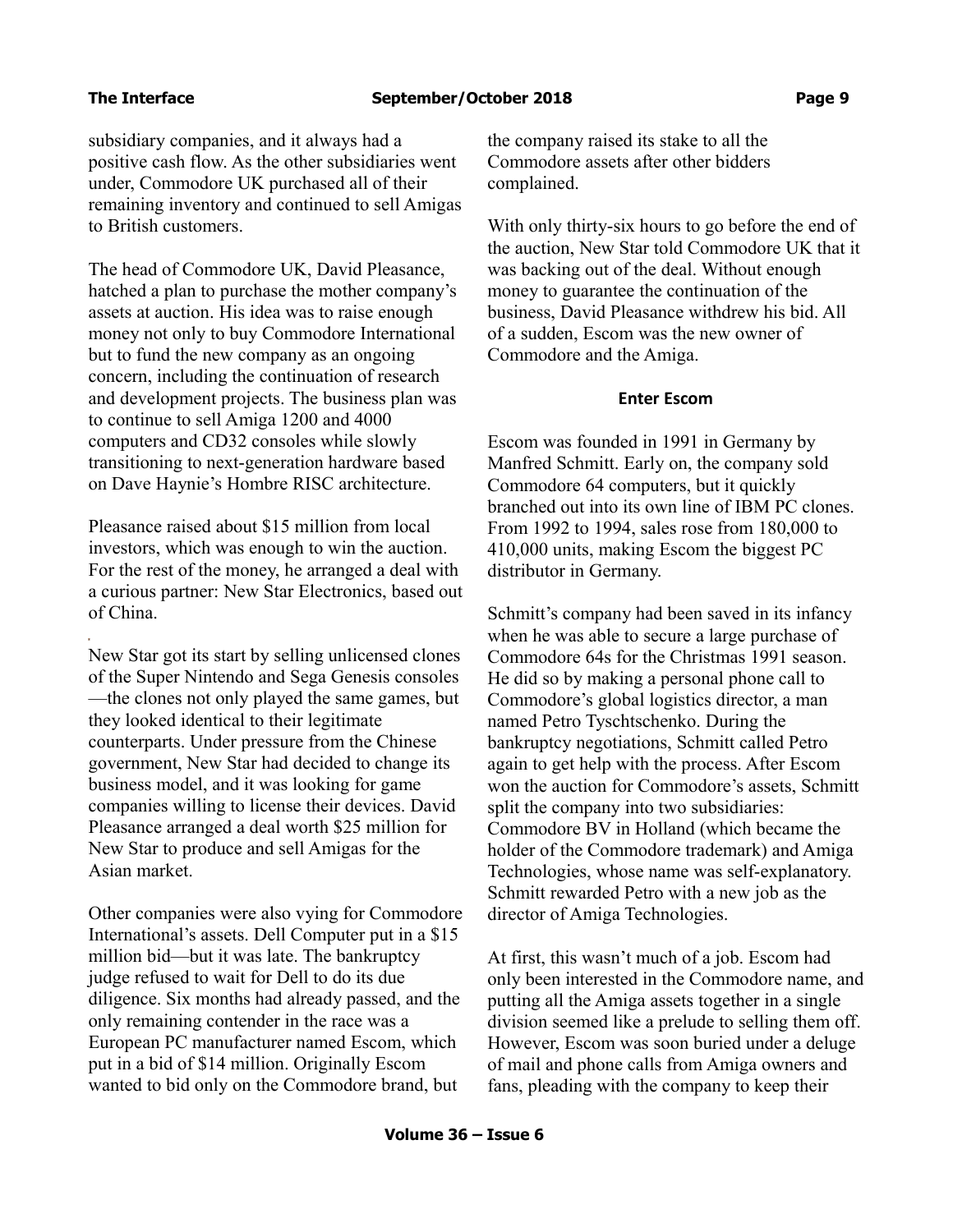beloved computer alive.

Petro was keen on keeping the flame going, as he had been a fan of the Amiga back in his Commodore days. However, the task wasn't going to be easy. In the wake of Commodore's demise, factories around the world had been sold, and parts suppliers moved on. Just restarting production of Amiga 1200s and Amiga 4000s required building a brand new factory in Scotland, which wasn't able to deliver machines until October 1995. By then, it was a year and a half since Commodore had declared bankruptcy.

Still, Amiga Technologies soldiered on. The subsidiary company revealed a new Amiga logo and released a hardware and software bundle called the Amiga Magic Pack. This was an Amiga 1200, sold for £400 in a single box, along with two games, the Deluxe Paint AGA painting software, the Wordsworth 2 word processor, and Print Manager. A £500 bundle was released that added a hard drive and more productivity software. These Magic Packs were reasonably good deals, albeit saddled with aging computer hardware. Sales were poor in England but a little better in Germany, where Escom had greater marketing presence.

In Asia, Amiga Technologies licensed its hardware, not to New Star as everybody had expected, but to another Chinese company called Regent Electronics Corporation. With the help of ex-Commodore engineers, Regent designed and built a set-top box called the Wonder TV A6000, which was eventually released to a small set of Shanghai residents in 1997.

Petro was insistent that Amiga Technologies should operate as a viable business without asking for additional financial help from Escom. However, this meant that there was little money available for research and development. Eventually, he did find the funds to develop a prototype of the first new Amiga hardware since

Commodore's demise—it was code-named the Walker.

The Walker was a modest iteration on the Amiga 1200. It bumped the CPU from a 68020 to a 68030 running at 40Mhz, kept the 1200's AGA graphics chipset, and added an integrated CD-ROM drive. The whole kit and caboodle was stuffed into a small form-factor tower case that looked either like Doctor Who's robot companion K9 or Darth Vader's helmet, depending on which side of the pond you lived on.

The Walker would have been a fantastic and competitive machine if it had been released in 1991; it was going to be woefully outdated in 1996. In the end it didn't matter, because the product never made it to production. Escom had inherited what would become known as the "Commodore curse," and the company itself careened toward bankruptcy.

Escom had expanded too quickly in two years. The company had opened retail stores all over Europe, hoping for a huge increase in PC sales. Sales of PCs were in fact growing rapidly at the time, but the gains were mostly taken by small "white box" assemblers with lower overhead and lower prices.

Manfred Schmitt's company had also backed the wrong horse at exactly the wrong time. On the eve of Windows 95's release, Escom signed a deal with IBM to sell computers bundled with the ailing OS/2 operating system.

Escom declared bankruptcy in June 1996. As with Commodore UK, one of their subsidiaries (Escom Netherlands) kept operating and tried to buy out the mother company. That group went bankrupt themselves a year later. Escom became just another PC company on a huge rubbish pile of failed PC companies. Today, no one even remembers it—except, of course, for Amiga fans.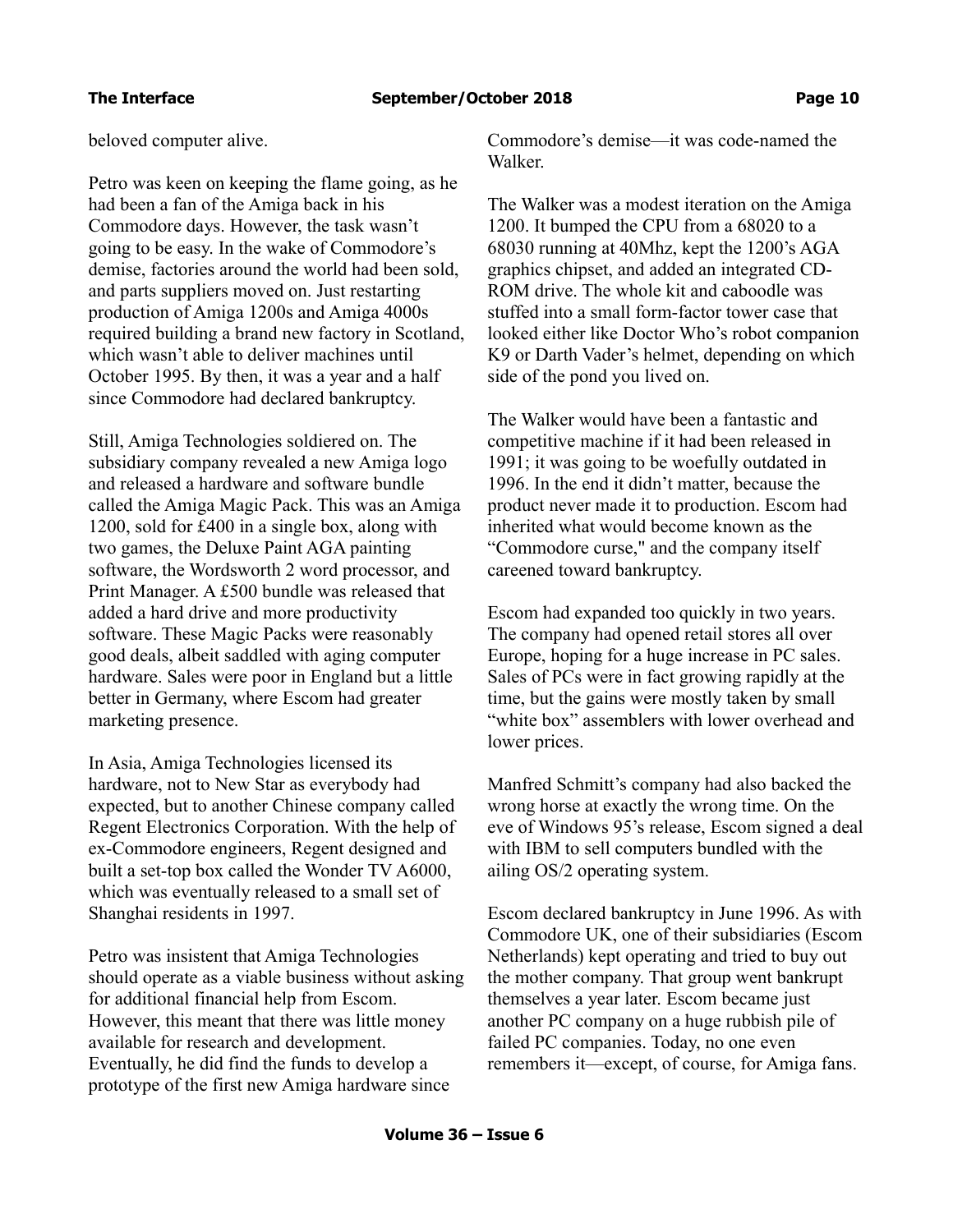### **Limbo again**

The beleaguered Amiga once again found itself between two companies. In the Escom bankruptcy sale, no fewer than 11 firms made bids on the assets. Quikpak, an American manufacturer and reseller, got out to an early lead before running into money issues. VIScorp, a startup company that had hired some ex-Commodore engineers, wanted to get the Amiga technology to put it into set-top boxes. They hired Carl Sassenrath, father of AmigaOS, who said: "I don't plan on killing the Amiga. In fact, if they ask me to take over system development, you'll see one killer Amiga!" Unfortunately, the company's plans came to a screeching halt as they, too, ran out of cash.

While the dreary saga of bankruptcy negotiations trundled on, a group of former Commodore employees decided to take matters into their own hands. John Smith (previously a sales manager at Commodore UK), Dr. Peter Kittel (a director of software at Commodore), and Dave Haynie (a legendary Commodore engineer) joined forces to found PIOS, a startup that would build the next generation of Amiga hardware that could also run other operating systems.

This was the same time that Apple was transitioning from the 68k series of CPUs to the PowerPC, and the latter was getting a lot of great press in technical circles. Some Amiga accessory companies, like the German-based Phase5, had started shipping PowerPC accelerator boards for classic Amigas. These could speed up specific software routines in applications that supported them, even if the operating system itself was still stuck running on the 68k chip.

Apple had also opened up licensing for MacOS for the first time in its history, allowing legal Macintosh clones to exist. The PIOS ONE was planned as a computer that could run almost anything: either a PowerPC flavor of Linux, a

licensed copy of MacOS, a copy of the brand-new operating system BeOS (from a company run by ex-Apple manager Jean-Louise Gassee, who billed his operating system as the second coming of the Amiga and even had vanity license plates that read "AMIGA96"), or an "Amiga-like" PowerPC operating system that PIOS hoped to develop, called pOS.

The possibility of a computer that could run any operating system was a nerd's wet dream, but the dream died a few years later. Apple withdrew its licensing program, BeOS transitioned to x86, and pOS failed to appear. PIOS had also hoped to win the Escom auction, but like many others, the company was outbid.

The eventual winner was another PC clone company founded by Ted Waitt, the son of four generations of cattlemen. Founded in 1985, it had risen to five billion in sales by 1996, selling PCs in cow-painted boxes by mail order, in showrooms, and later online. This was Gateway 2000.

### **The Gateway Era**

Gateway 2000 had experienced phenomenal growth over the last few years, and it was now considered one of the giants in the PC world. As a giant, the company came under the radar of the wounded but still mighty IBM. IBM, angry about the PC clone industry it had unwittingly brought into existence, was starting to push its massive legal weight around.

While PC clones were still legal, IBM had a portfolio of patents that it was brandishing as a stick, trying to extract licensing revenues from any cloner company wealthy enough to be worth its time. Larger companies like HP could respond with their own patent portfolio and negotiate a "Mutual Assured Destruction" cross-licensing agreement, but the young Gateway had few if any patents to speak of. It was at this point that Jim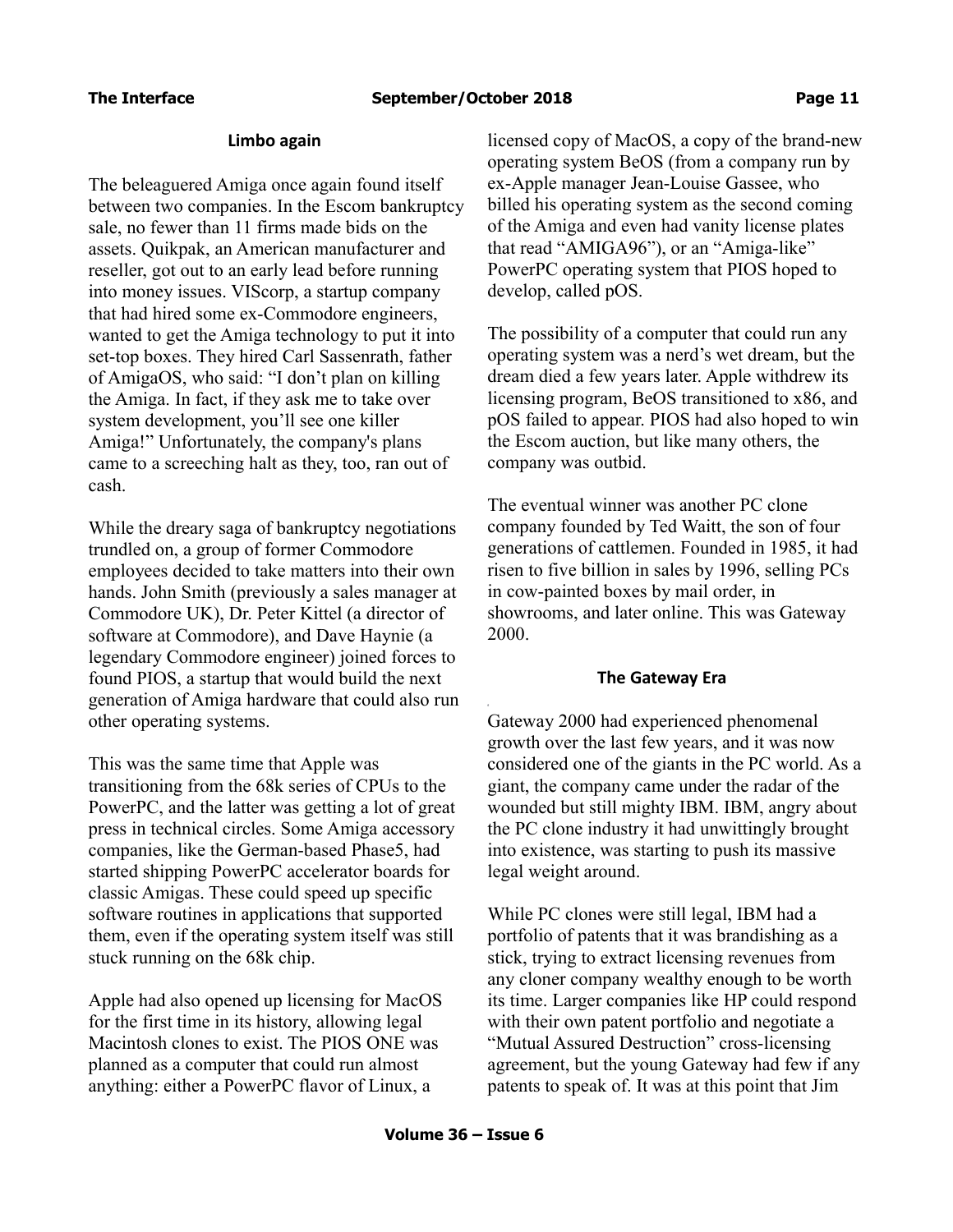Collas, senior VP of product development for Gateway 2000, was put in charge of patent acquisition.

Collas was a technical manager with a degree in electrical engineering and computer science from UCLA. When he was still at school, he had run across the Amiga (still in prototype form) while working for a startup game developer, and he'd been impressed by the technology. After graduating, Collas started a PC design company that was acquired by Gateway in 1992.

So when the opportunity arose, he jumped at the chance to acquire the Amiga assets. Working with the resilient Petro Tyschtschenko, he arranged a winning bid of \$14 million for Amiga Technologies and all Commodore patents (the Commodore brand was sold separately, ending up with a Dutch PC company called Tulip). The deal closed in early 1997.

Collas' bosses, of course, were only interested in the extensive patent portfolio, which included patents on a type of dropdown menu and the twobutton mouse. But he saw a little further. In an interview with Ars, Collas said that "the combination of the Amiga brand, the available technology at the time, and the passion of the Amiga industry made me feel like there was a once-in-a-lifetime opportunity for making significant change in the industry and the world."

By 1998, he was losing confidence in Gateway's upper management and their vision for the company. He correctly realized that PCs were becoming a commodity item, and profit margins were going to keep shrinking over time. Without any differentiating technology, Gateway would eventually get squeezed out by smaller firms that could sell identical PCs for less money. Cowpainted boxes could only get you so far.

"The combination of the Amiga brand, the available technology at the time, and the passion of the Amiga industry made me feel like there was a once-in-a-lifetime opportunity for making significant change in the industry and the world."

When the purchase from Escom was concluded, Collas became the head of Gateway's Amiga Technologies subsidiary. He kept Petro on as a consultant and quickly assembled a new team of engineers, designers, managers, and marketers, as if he was building a brand new company. He hired former Commodore Director of Operating Systems Software Dr. Allan Havemose to head up engineering, Joe Torre (no, not that one) to lead the hardware division, Fleecy Moss to handle developer relations, and Bill McEwen as a sort of marketing and software evangelist (think Guy Kawasaki).

While Collas was assembling his team, Gateway received a torrent of letters from Amiga owners and fans who were desperate to know what the company was going to do with the technology. These letters helped Collas convince his bosses that he was on the right track.

The technology world in 1998 was experiencing tumultuous change. The rise of the Internet in everyday life changed the way people looked at computers. Laptops, once a niche market, were rising in popularity, and the first usable generation of Wi-Fi was about to become ratified as a standard.

It was this environment that shaped Jim Collas' vision. He saw a new line of computers that would span everything from tablets to workstations, all running the same software. He even imagined a standardized method for users to purchase this software digitally. These new Amiga computers could be workstations, game consoles, set-top-boxes, or Internet terminals, or all of them at the same time.

Bringing this vision to life would require a drastic shift away from the traditional Amiga hardware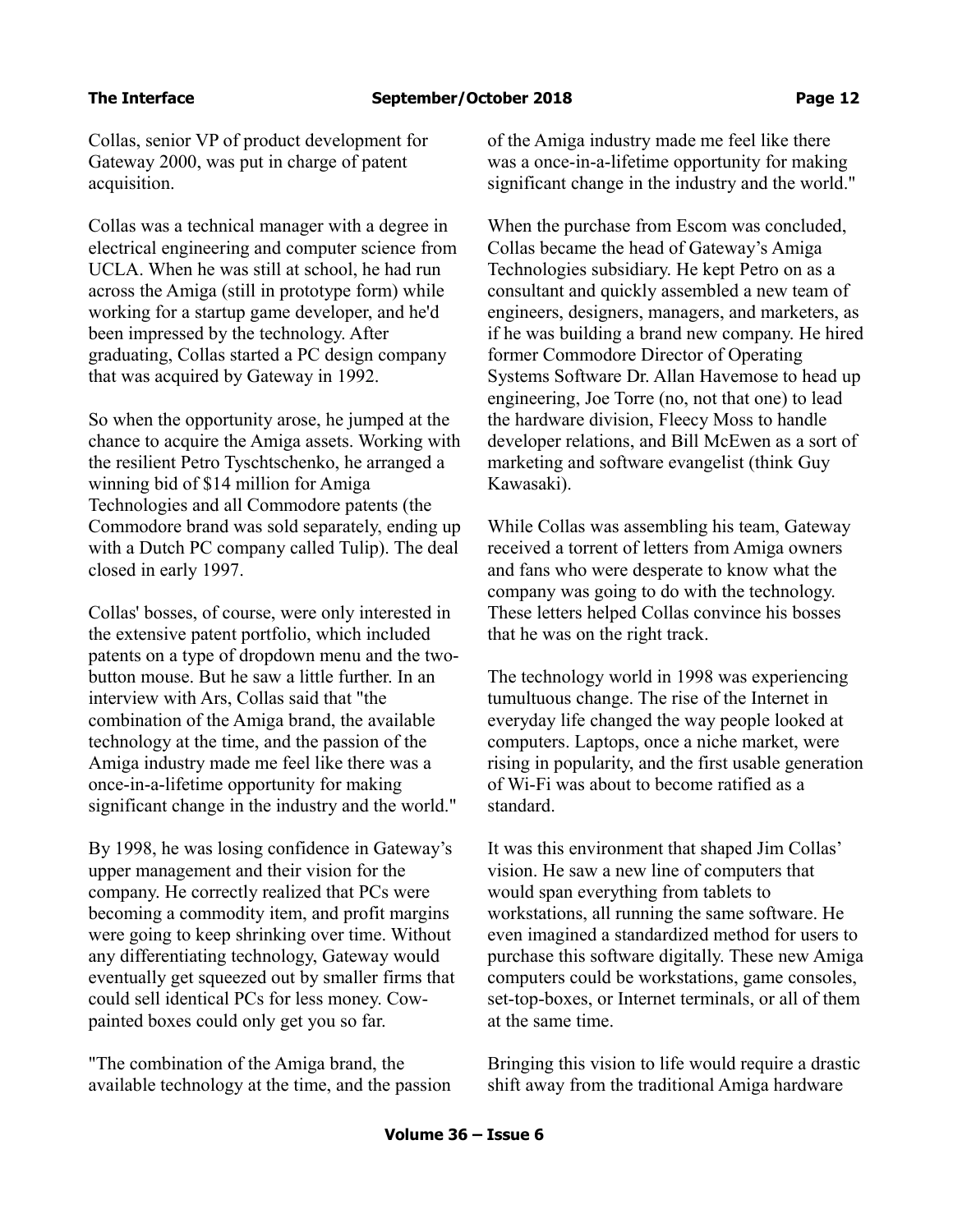i<br>I

and software architecture. The first thing it would need was a new operating system kernel: something that was fast and lightweight enough to run on the minimal hardware of a tablet but strong enough to also run graphically intensive applications. Collas found what he was looking for with QNX's Neutrino, a real-time operating system that famously could run an entire 32-bit preemptively multitasking OS with a graphical user interface and a Web browser, all from a single 1.44MB 3.5-inch floppy disk.

But the kernel was not enough to deliver the complete vision. Dr. Havemose drew up plans for what he called the Amiga Operating Environment (OE)—a software layer on top of the kernel that would handle the graphical interface and provide a standardized development platform. Programmers would write to the OE layer, using a high-level language like Java, and their applications could run on any Amiga OE compatible hardware. When Dr. Havemose told Collas about his ideas, Collas thought that "he was either the most brilliant software architect I had ever met, or he was delusional and fooling me." Collas brought in some experienced software architects to look at the plan, and they concluded that the plan was indeed brilliant.

The Amiga Operating Environment was another piece of the puzzle. There was also a plan for an online store, much like today's Apple App Store or Google Play Store, where consumers could buy new Amiga OE applications directly through the Internet.

The first hardware to be prototyped was called the Amiga MCC, which stood for Multimedia Convergence Computer. It was designed to work either as a set-top box and gaming console connected to the television or as a standalone computer with a traditional monitor. The MCC tablet would be the second piece of hardware to be delivered later.

None of this new hardware or software would be directly compatible with the classic Amiga architecture. This concerned some Amiga fans, particularly the ones running companies like Phase5 and Haage & Partner that were selling PowerPC accelerator cards to extend the life of existing Amigas. In fact, the announcement of the Amiga MCC and OE shocked these companies so much that they immediately settled their differences (both companies had been developing incompatible standards for PPC accelerator cards) and agreed to work together to continue developing classic Amiga hardware and software.

Collas, for his part, felt that "the Amiga brand was about revolutionary change in computing." He saw the new MCC devices as being in the spirit of the original Amiga, rather than a direct descendent. The hardware was to be cutting edge, even going so far as to use liquid cooling to overclock industry standard graphics cards.

It was at this point that Fleecy Moss was fired by Gateway for unknown reasons. He immediately announced to the world that he was joining forces with Dave Haynie to develop his own idea of the next-generation Amiga platform, called KOSH (for Kommunity Oriented Software and Hardware). Aside from a number of fanciful blog posts, this never ended up amounting to anything.

As 1998 rolled into 1999 and Gateway (the company dropped the "2000" from its name around this time) continued to work toward its Amiga OE vision, Haage & Partner released AmigaOS 3.5, an official update for classic Amigas. This fixed some bugs from Commodore's final 3.1 release and added some bundled software. The traditional Amiga market was dwindling by this time, but there were still enough people using the old hardware to warrant development.

Then came an announcement that caused an uproar in the Amiga community; some even saw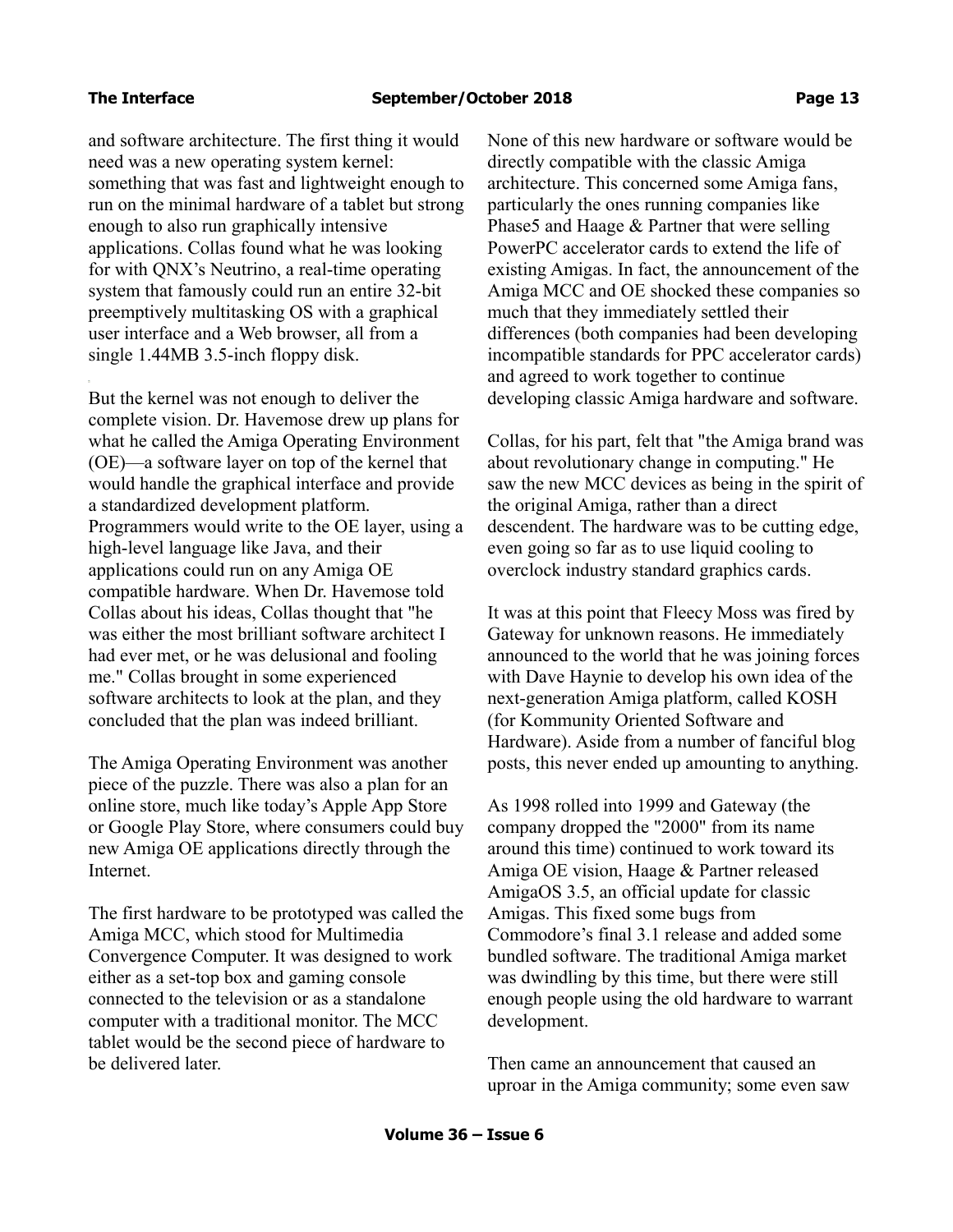it as a betrayal. Jim Collas' team revealed that it was switching the OS kernel for Amiga OE from QNX to Linux. He met with Linus Torvalds to discuss his plan, and Linus really liked Collas' ideas. There were even plans for Linus to attend Amiga shows and meet key Amiga community figures.

In retrospect, this was probably the correct choice. Linux, then and now, supported a much more diverse array of hardware and was already gaining significant momentum in the tech industry. But Amiga fans didn't see it that way at the time. They saw Linux as bloated, clunky, and slow, the exact opposite of their beloved Amiga. QNX Neutrino was seen as fast, small, and elegant, and the community had rallied behind it. In fact, QNX itself was surprised and taken aback by the sudden shift in plans.

In response, QNX immediately announced a partnership with Phase5 to develop a QNX Neutrino operating system for Amigas with Phase5 PowerPC accelerator cards, as well as a planned new QNX-based Amiga computer called the AMIRAGE K2. The use of the word "Rage" and all capital letters was seen as a deliberate statement of defiance against Gateway itself, although Phase 5 jokingly said it was pronounced "A-MIRAGE." Unbeknownst to the Amiga community and fans, however, there were much bigger and more troubling conflicts on the horizon.

Jim Collas' ambitious plans for Amiga Technologies was running, as he had predicted, head on into interference from Gateway's conservative upper management. At the center of the controversy was Gateway's new CEO, Jeffrey Weitzen.

Weitzen had come from AT&T and was skeptical of Collas' Amiga vision. Collas felt that he had to fight his own CEO for control of the subsidiary, as Weitzen could potentially torpedo the plan.

Collas worked out a scheme with his own CFO where Amiga Technologies would purchase enough shares from its parent company to get 51 percent ownership and operational autonomy. He hoped that Gateway would not want to shut down the division at that point because it would end up taking a massive write-down for the quarter. Collas was on good terms with Gateway's founder, Ted Waitt, and thought that this would provide him with at least some political protection.

Weitzen, however, played the political game better. He got that CFO to reveal these plans to him, then waited until Ted Waitt was on vacation before calling Jim Collas into his office.

Weitzen told him to sit down. He said that he was planning to sell the Amiga division and that Collas' plans would not be realized. Collas knew that he had lost, so he next sold his Gateway shares and left the company. Ironically, a few quarters later, the stock crashed from \$35 to under \$10, and Weitzen was forced out as CEO. But by then it was too late. Collas' grand vision—the MCC, the Amiga OE, the computers and tablets, the online application store—all vanished into the ether.

Gateway carried through with its plans to sell the Amiga division, but this time there weren't as many takers. Mostly this was due to the fact that Gateway still wanted to retain all of Commodore's old patents, which was the primary reason it had been interested in buying the Amiga in the first place.

The diehard fans in the Amiga community were hanging on, but hope was dwindling. Outside of the PowerPC acceleration boards, there had been no new Amiga computer hardware since the Amiga 1200 and 4000 were released back in 1992. Amiga software companies were struggling as well. Amiga magazines were getting thinner, and some were going out of business completely.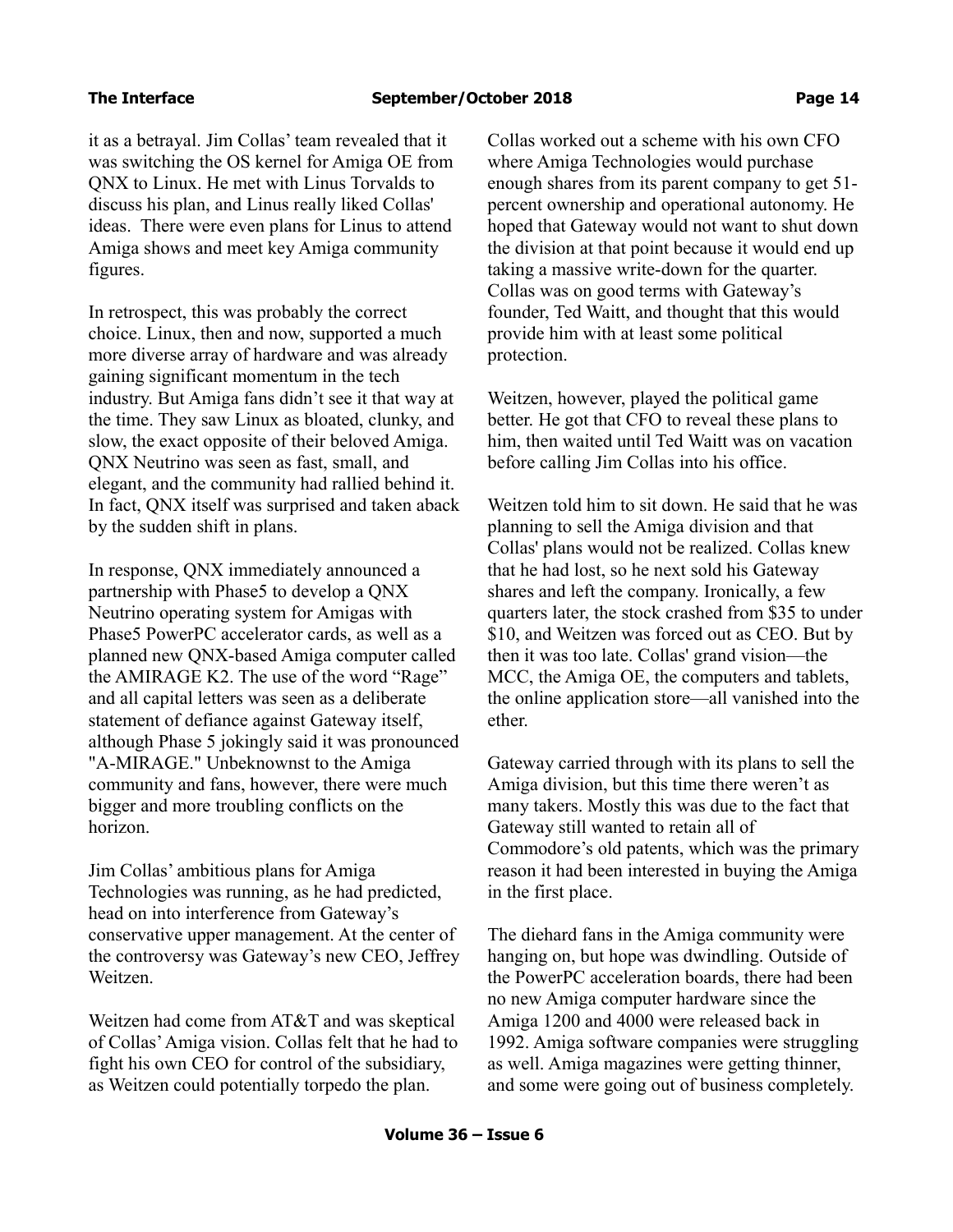Newtek, the maker of the Video Toaster, had already moved its hardware and software to the Windows platform.

An Amiga 4000 equipped with a dedicated video card and an accelerator board featuring both a 68060 main CPU and 604e PowerPC accelerator chip, running native Amiga software, was still competitive speed-wise with contemporary Windows 98 and Macintosh computers. However, this wasn't a computer you could easily buy—it had to be crafted together from old and new parts, and there was no guarantee that the operating system would ever be updated to be fully PowerPC native. It was also expensive, as the volumes for these add-on boards were low.

At the same time, the idea of a brand-new, revolutionary Amiga architecture as promised by Gateway was now just as far away as it had ever been. Petro Tyschtschenko had offered to buy the division himself, but he could not find enough money to do so. He was asked by Gateway to find a new buyer. Who would pick up the torch and carry on with this dream?

The people who decided to do that were ex-Gateway employees who had been bitten by the Amiga bug during their brief time with the company. Bill McEwen (the technology evangelist) and Fleecy Moss (the former developer relations manager) joined forces and created a startup they called Amino Development. Together they raised \$5 million from venture capitalists.

How did a couple of mid-level Gateway employees manage to get this kind of money? It wasn't difficult. This was late 1999, and the Internet "Dotcom" bubble was heating up. Investors were happy to throw money at anything remotely computer or Internet-related, and Amino Development promised to be both of those things.

Amino Development took its \$5 million and

purchased all the non-patent portions of Amiga Technologies from Gateway. It then immediately changed the name of the company to Amiga Technologies, Inc.

The deal was closed at the final hour on the last day of December 1999. The old millennium was coming to an end. There was a feeling in the air, something that Federal Reserve Chairman Allan Greenspan had called "irrational exuberance." It was a feeling that anything was possible.

For the first time since a group of dreamers led by Jay Miner had banded together in 1982 to create something amazing, Amiga was an independent company again. The little computer that could had survived a rocky stewardship under Commodore, Escom, and then Gateway, but now it was on its own.

The future was wide open. Surely the next millennium would usher in something even more amazing. With Internet and computer companies' stock prices soaring, it seemed like the sky was the limit, even for the Amiga.

What could go wrong?

(to be continued)



## **>>--> Officers and Keypersons <--<<**

| Board of Trustees  Brad Strait, Dave Smith |
|--------------------------------------------|
| The Interface Editor  Lenard Roach         |
|                                            |
| Club equipment  Roger Van Pelt             |
| Meeting place reservation  Dick Estel      |